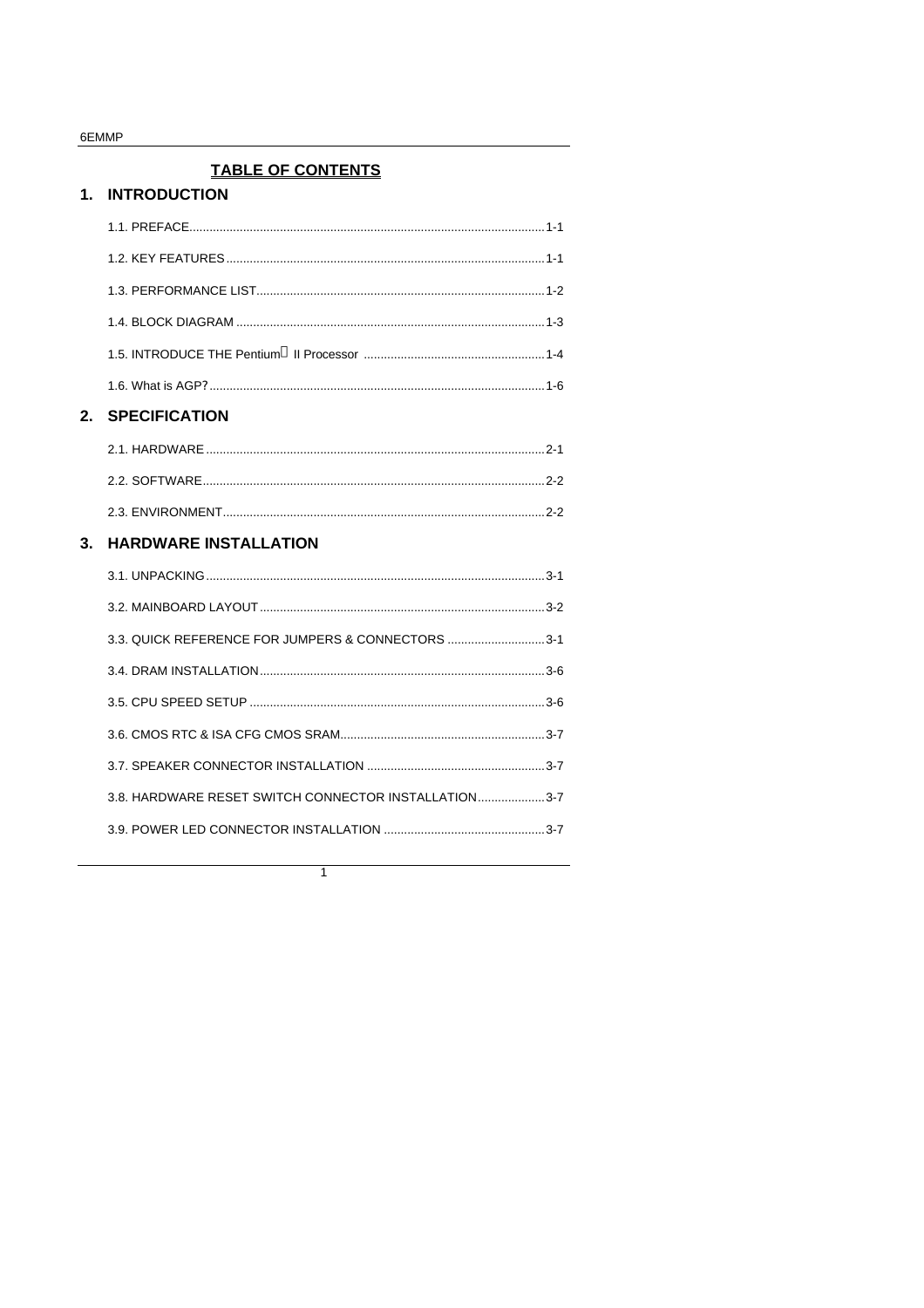|    |                                                         | Table Of Contents |
|----|---------------------------------------------------------|-------------------|
|    |                                                         |                   |
|    |                                                         |                   |
|    |                                                         |                   |
| 4. | <b>BIOS CONFIGURATION</b>                               |                   |
|    |                                                         |                   |
|    |                                                         |                   |
|    |                                                         |                   |
|    |                                                         |                   |
|    |                                                         |                   |
|    |                                                         |                   |
|    |                                                         |                   |
|    |                                                         |                   |
|    |                                                         |                   |
|    |                                                         |                   |
|    |                                                         |                   |
|    |                                                         |                   |
|    |                                                         |                   |
|    |                                                         |                   |
|    |                                                         |                   |
|    |                                                         |                   |
|    | <b>APPENDIX A: On-Board Display Driver Installation</b> |                   |
|    |                                                         |                   |
|    |                                                         |                   |

 $\overline{2}$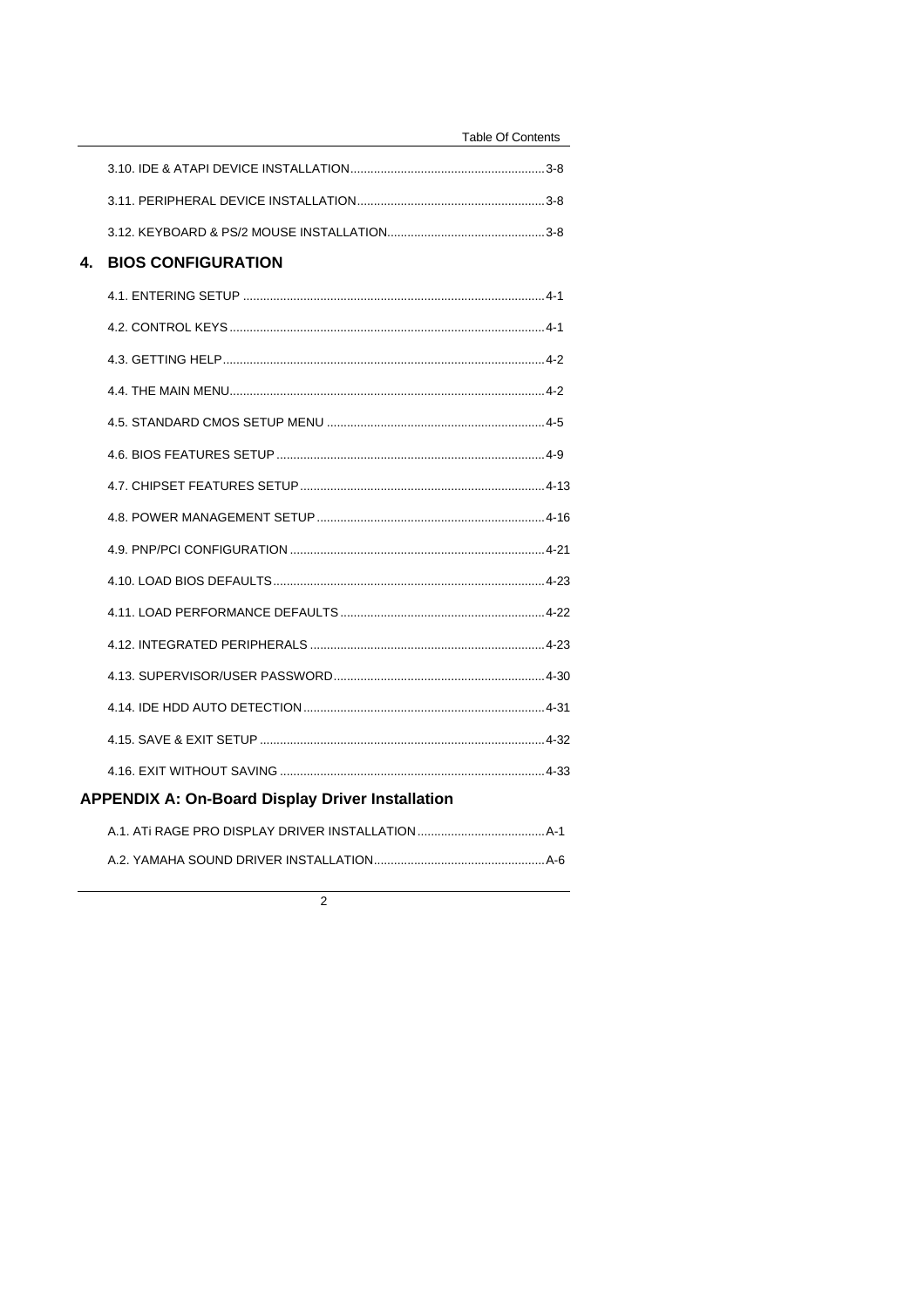$21$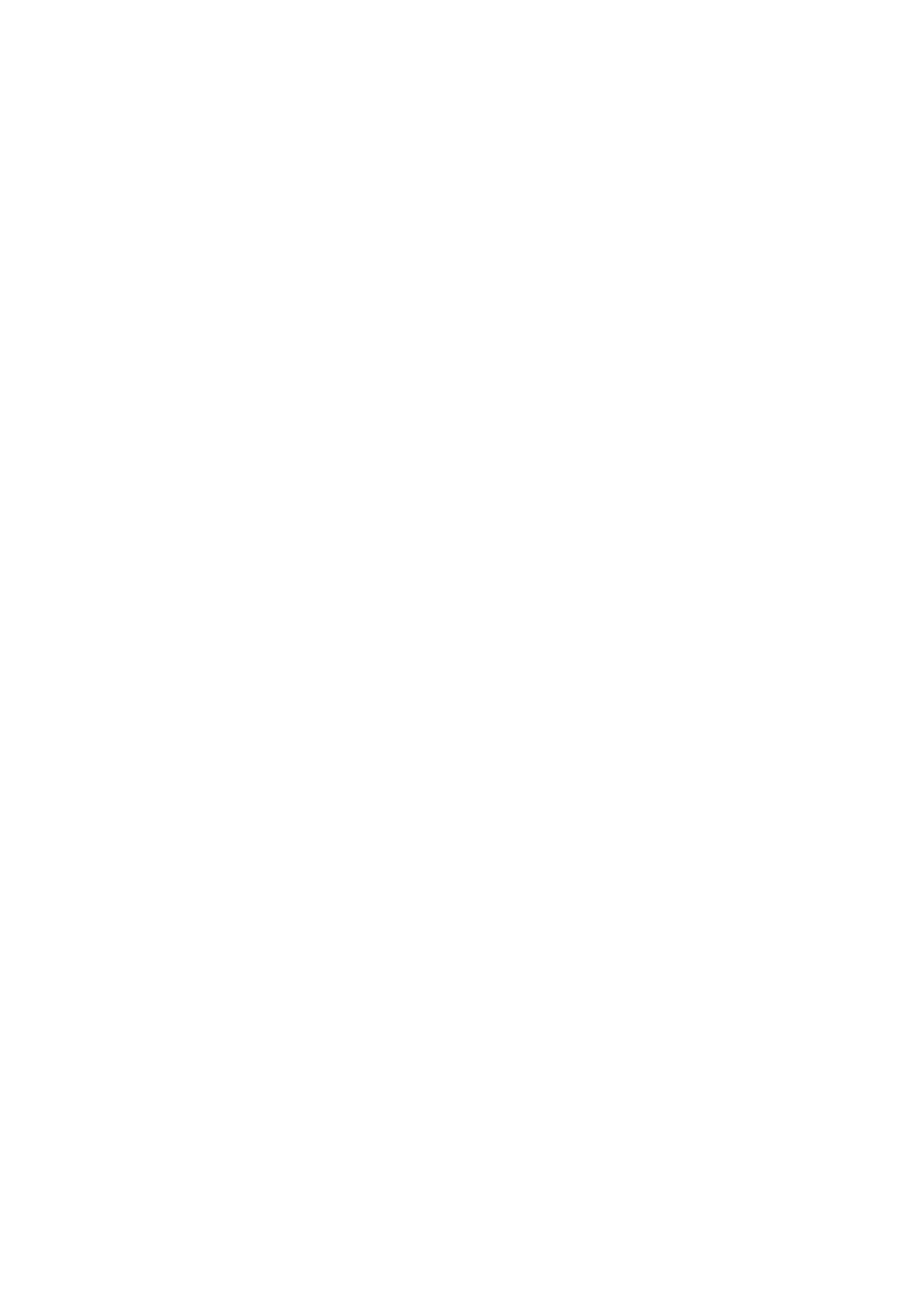# **1. INTRODUCTION**

# **1.1. PREFACE**

Welcome to use the **6EMMP** motherboard. It is a Pentium<sup>®</sup> II Processor based PC / AT compatible system with AGP/ PCI / ISA Bus, and has been designed to be the fastest PC / AT system. There are some new features allow you to operate the system with just the performance you want.

This manual also explains how to install the motherboard for operation, and how to set up your CMOS CONFIGURATION with BIOS SETUP program.

### **1.2. KEY FEATURES**

- $\Box$  Intel Pentium<sup>®</sup> II Processor based PC / AT compatible mainboard.
- **Q** Slot 1 supports Pentium<sup>®</sup> II processor running at 233-633 MHz.
- q Intel 440EX chipset, Supports SDRAM / Ultra DMA/33 IDE.
- q Built-in **ATi RAGE PRO** 3D graphics acceleration chip.
- q Built-in PCI **YAMAHA** audio chip.
- □ Supports external Modem Ring-On on COM A&B and internal Modem Ring-On.
- □ Supports Wake-up on LAN (JP7).
- □ Supports 2xDIMMs using 3.3V EDO or SDRAM DIMM module.
- q Supports 8 MB 256 MB EDO / 256MB SDRAM memory on board.
- □ 2xPCI Bus slots, 2xISA Bus slots.
- □ Supports 2 channels Ultra DMA/33 IDE ports for 4 IDE Devices.
- q Supports 2xCOM (16550), 1xLPT (EPP / ECP), 1x Floppy port.
- q Supports 2xUSB ports, 1xPS/2 Mouse, 1xPS/2 Keyboard.
- q Licensed AWARD BIOS, 2Mbits FLASH RAM.
- q 24.3 cm x 20 cm Micro-ATX form factor, 4 layers PCB.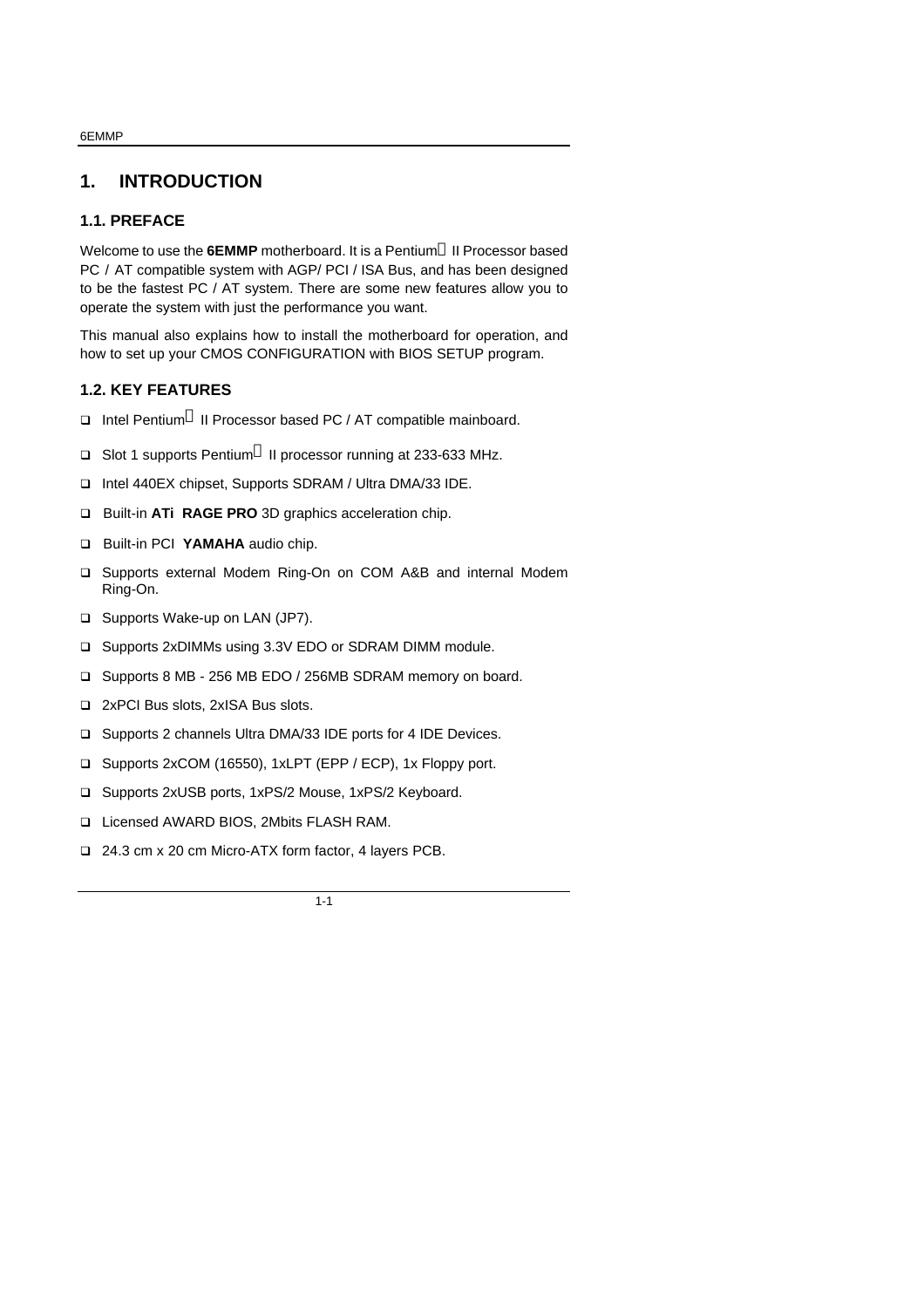## **1.3. PERFORMANCE LIST**

The following performance data list is the testing results of some popular benchmark testing programs.

These data are just referred by users, and there is no responsibility for different testing data values gotten by users. (The different Hardware & Software configuration will result in different benchmark testing results.)

- CPU Pentium<sup>®</sup> II processor
- DRAM (128 x 1) MB SDRAM (SEC KM48S8030BT-GH)
- CACHE SIZE 512 KB included in CPU
- DISPLAY Onboard ATi AGP 3D graphics acceleration chip (4MB SGRAM)
- STORAGE Onboard IDE (IBM DHEA-38451)
- O.S. Windows NT 4.0
- DRIVER Display Driver at 1024 x 768 x 64K colors x 75Hz.

INTEL Bus Master IDE Driver 3.01

| Processor                | Intel Pentium <sup>®</sup> II |              |
|--------------------------|-------------------------------|--------------|
|                          | 266MHz(66x4)                  | 333MHz(66x5) |
| Winbench98               |                               |              |
| CPU mark32               | 721                           | 865          |
| <b>FPU Winmark</b>       | 1380                          | 1720         |
| <b>Business Disk</b>     | 1800                          | 1870         |
| Hi-End Disk              | 4500                          | 4710         |
| <b>Business Graphics</b> | 156                           | 176          |
| Hi-End Graphics          | 174                           | 198          |
| Winstone98               |                               |              |
| <b>Business</b>          | 27.2                          | 32.4         |
| Hi-End                   | 32.2                          | 36.1         |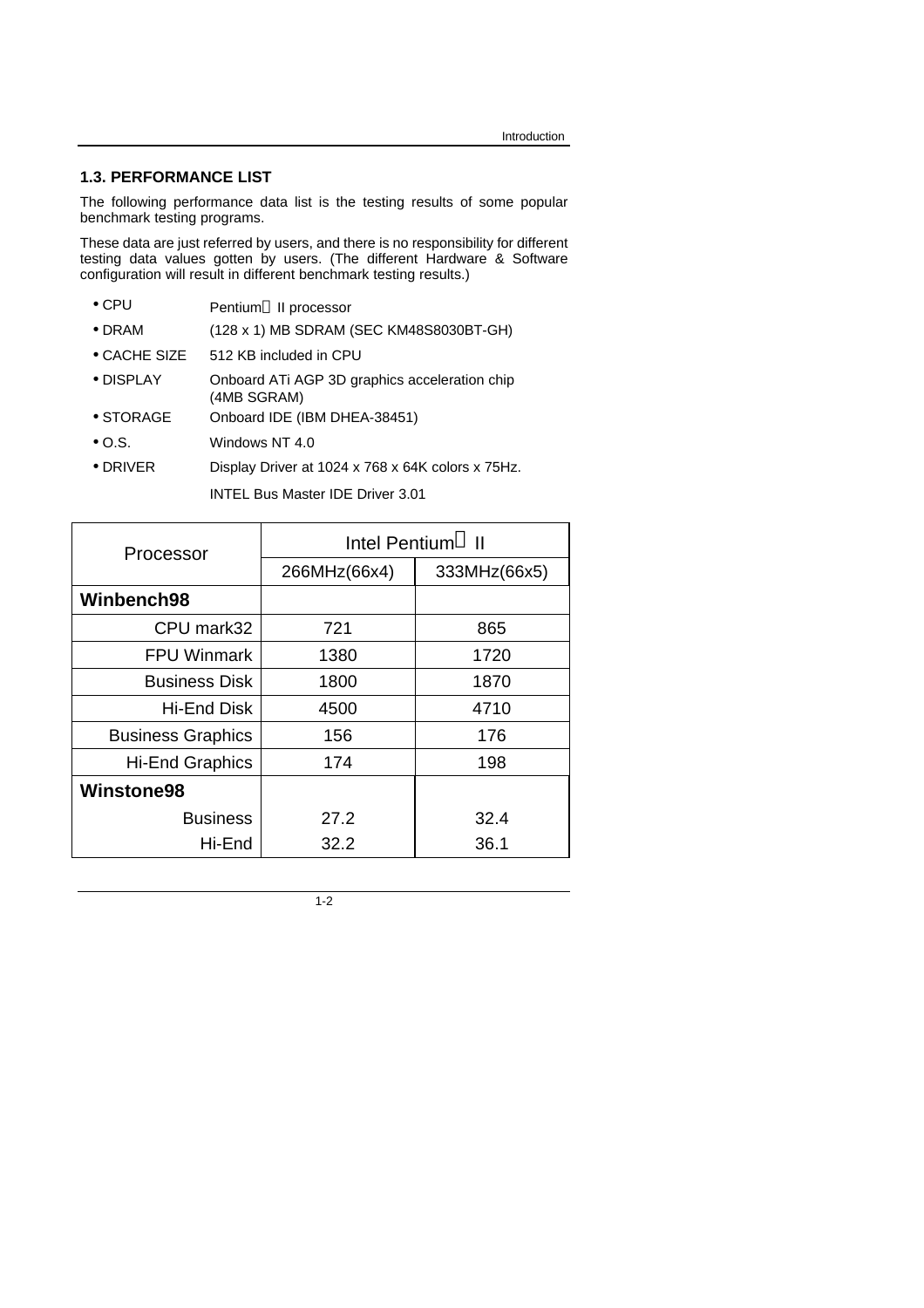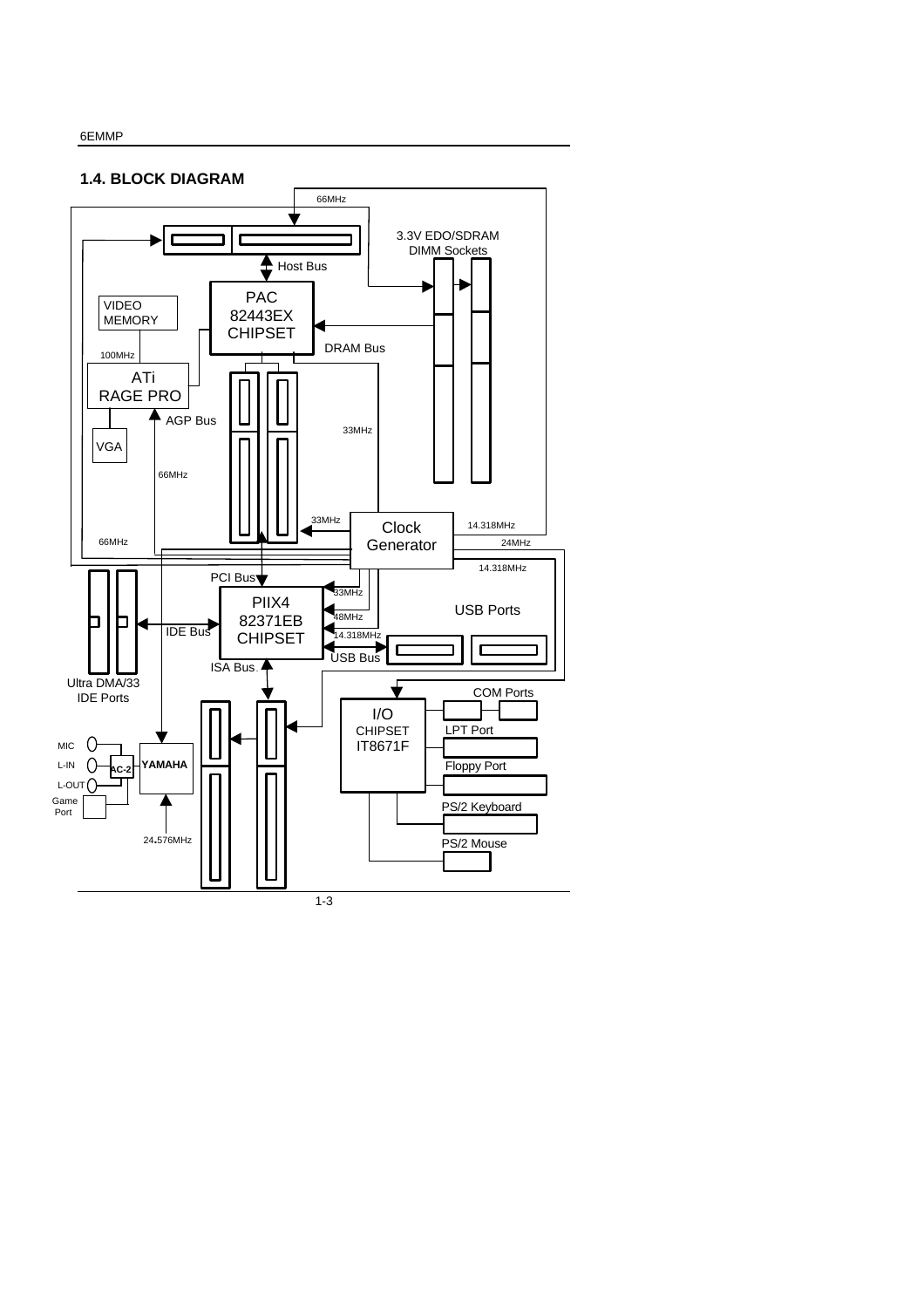# **1.5. INTRODUCE THE Pentium<sup>â</sup> II Processor**



Figure 1:Retention Mechanism & attach Mount (Optional)

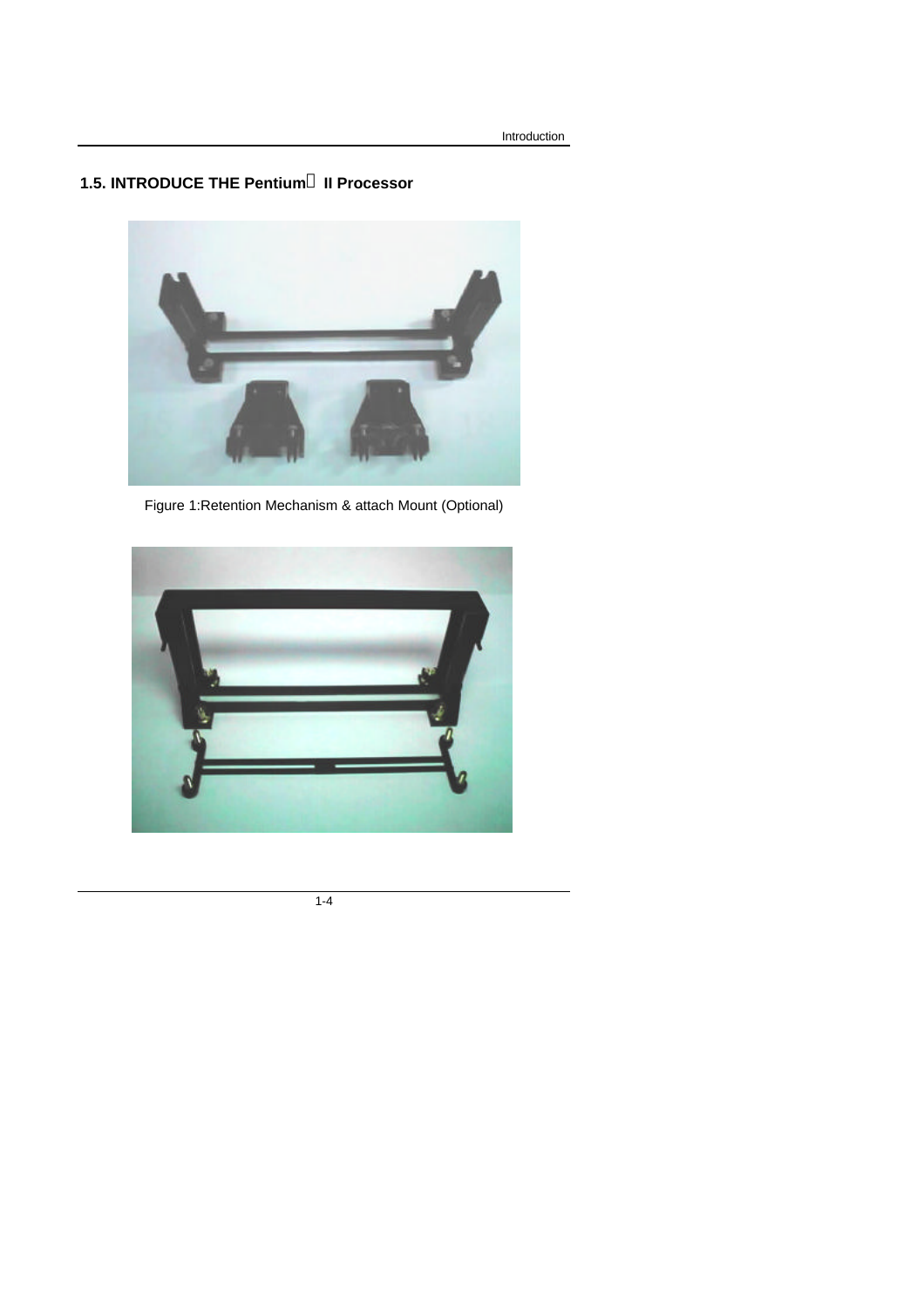# Figure 1:Retention Mechanism & attach Mount (Optional)



Figure 2:OEM Pentium<sup>®</sup> II Processor



Figure 3: Heatsink / FAN & Heat sink support for OEM Pentium® II Processor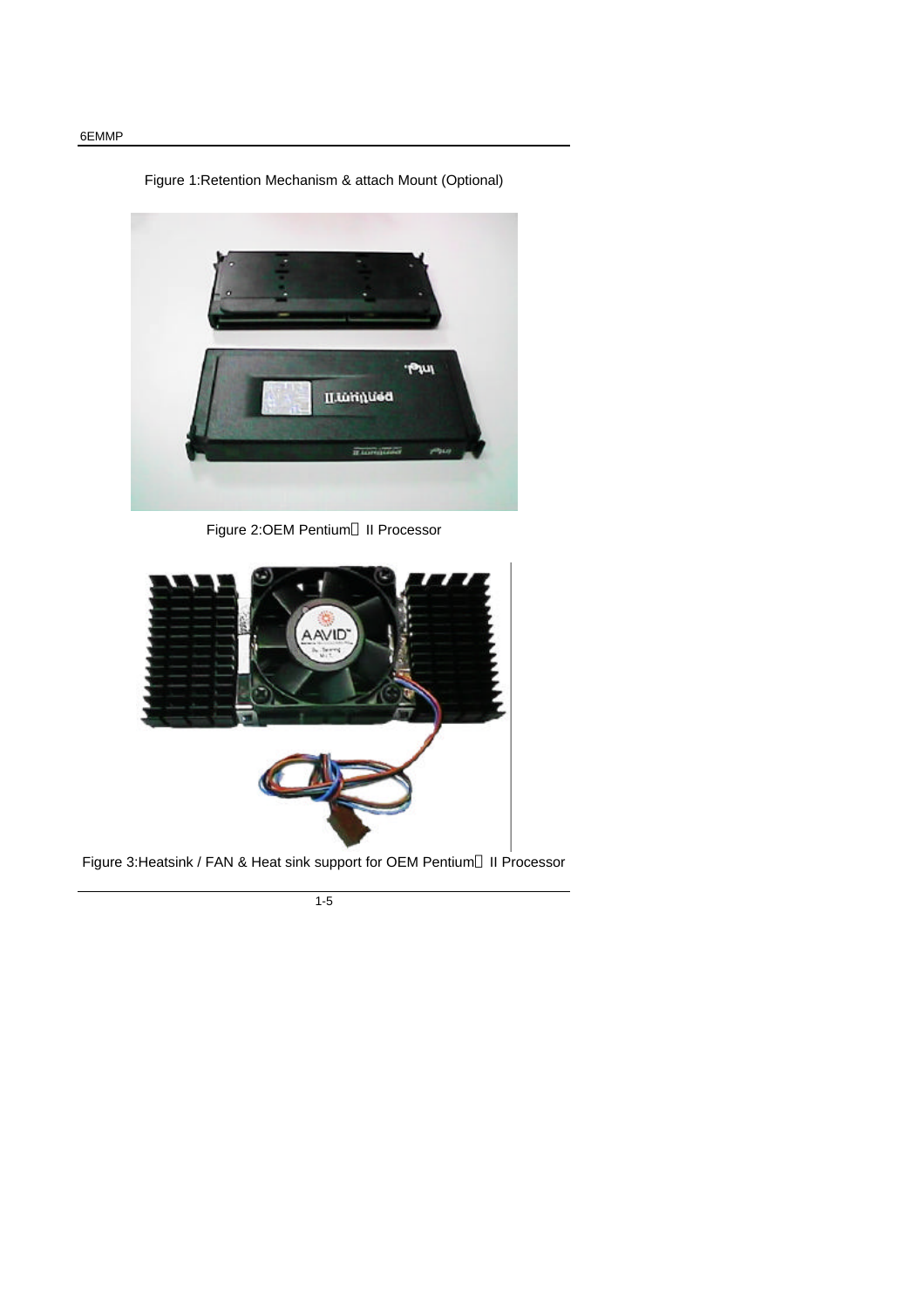

Figure 4: Boxed Pentium<sup>®</sup> II Processor & Heat sink support

# **1.6 What is AGP?**

The Accelerated Graphics Port (AGP) is a new port on the Host-To-PCI bridge device that supports an AGP port. The main purpose of the AGP port is to provide fast access to system memory.

The AGP port can be used either as fast PCI port (32-bits at 66MHz vs. 32-bits at 33MHz) or as an AGP port which supports 2x data-rate, a read queue, and side band addressing. When the 2x-data rate is used, the port can transmit data at 533MB/sec (66.6\*2\*4). The read-queue can be used to pipeline reads – removing the effects of the reads-latency. Side band addressing can be used to transmit the data address on a separate line in order to speed up the transaction.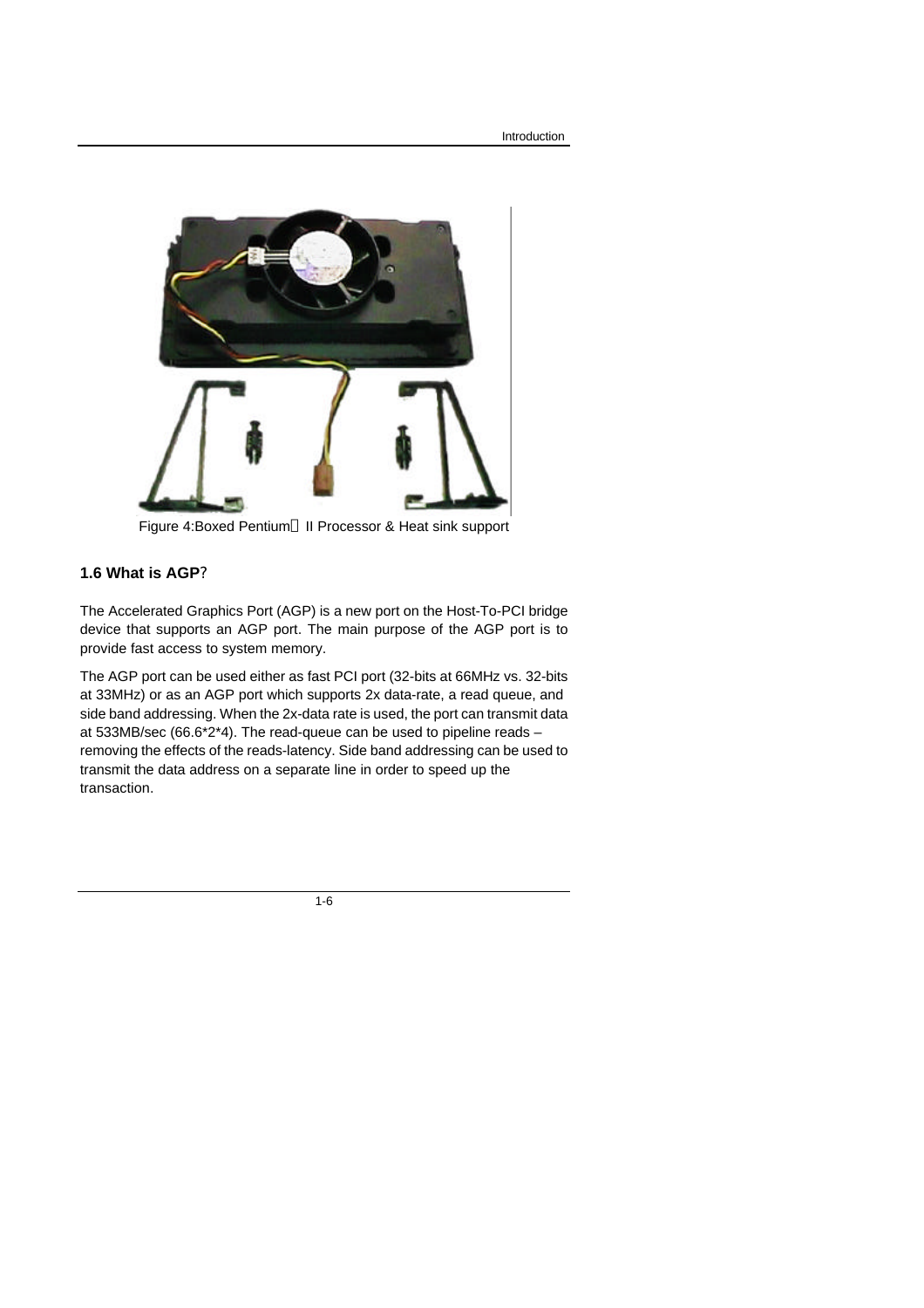# **2. SPECIFICATION**

# **2.1. HARDWARE**

| $\bullet$ CPU       | - Pentium <sup>®</sup> II processor 233 - 633 MHz.                                                                                                                                                     |
|---------------------|--------------------------------------------------------------------------------------------------------------------------------------------------------------------------------------------------------|
|                     | - 242 pins 66 MHz slot1 on board.                                                                                                                                                                      |
| $\bullet$ SPEED     | - 66 MHz system speed.<br>- 66 MHz AGP bus speed. (133MHz 2X mode)<br>- 33 MHz PCI-Bus speed.<br>- 8 MHz AT bus speed.                                                                                 |
| · DRAM MEMORY       | - 2 banks 168 pins DIMM module sockets on board.<br>- Use 8 / 16 / 32 / 64 / 128 / 256 MB 50~60 ns DIMM<br>module DRAM.<br>$-8 \sim 256MB$ EDO/256 MB SDRAM.<br>- Supports 3.3V SDRAM / EDO type DRAM. |
| • CACHE MEMORY      | -32 KB 1st cache memory included in CPU.<br>- 256KB/512 KB 2nd cache in CPU.<br>- Supports DIB speed mode for L2 Cache.                                                                                |
| • I/O BUS SLOTS     | - 2 33MHz Master / Slave PCI-BUS.<br>$-2$ 8MHz 16 bits ISA BUS.<br>$-166$ MHz / 133MHz AGP bus.                                                                                                        |
| • IDE PORTS         | - 2 Ultra DMA/33 Bus Master IDE channels on<br>board.(Using IRQ14,15)<br>- Support Mode 3,4 IDE & ATAPI CD - ROM.                                                                                      |
| $\bullet$ I/O PORTS | - Supports 2 16550 COM ports.<br>- Supports 1 LPT port.<br>- Supports 1 Floppy port.<br>- Supports 2 USB ports.<br>- Supports 1 PS/2 Mouse.<br>- Supports 1 PS/2 Keyboard.                             |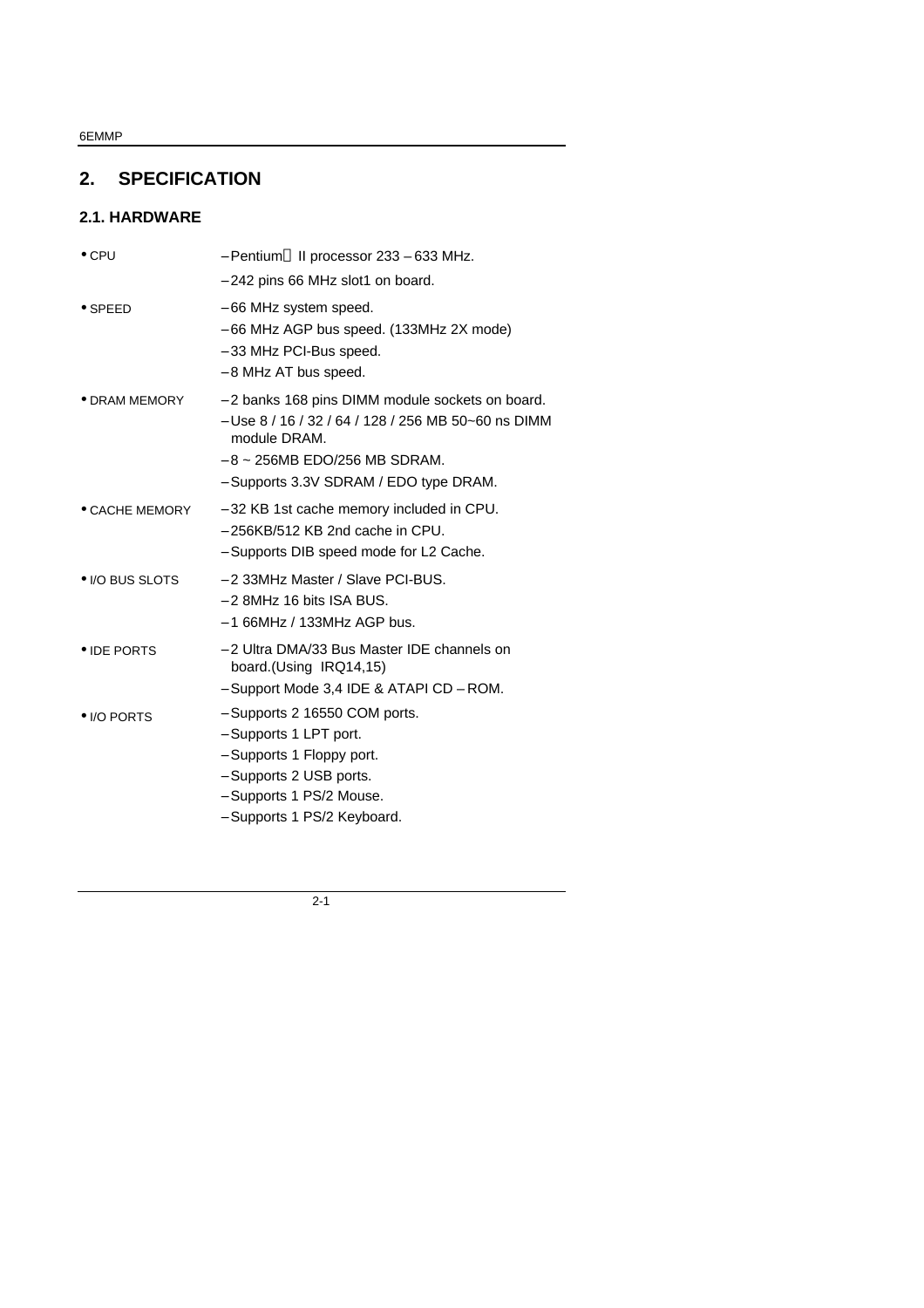| $\bullet$ GREEN FUNCTION | - Suspend mode support.                                                                                                   |
|--------------------------|---------------------------------------------------------------------------------------------------------------------------|
|                          | – Green switch & Green LED support.                                                                                       |
|                          | – IDE & Display power down support.                                                                                       |
|                          | - Monitor all IRQ / DMA / Display / I/O events.                                                                           |
| $\bullet$ BIOS           | - 2M bits FLASH RAM.                                                                                                      |
|                          | - Supports Plug & Play, DMI Function.                                                                                     |
| • DIMENSION              | - Micro ATX Form Factor, 4 layers PCB.                                                                                    |
| <b>2.2. SOFTWARE</b>     |                                                                                                                           |
| $\bullet$ DRIVER         | - Bus Master IDE Driver.                                                                                                  |
|                          | - INTEL Patch 95 Driver.                                                                                                  |
|                          | - YAMAHA Sound Driver.                                                                                                    |
|                          | - ATi RAGE PRO Driver.                                                                                                    |
| $\bullet$ BIOS           | - Licensed AWARD BIOS.                                                                                                    |
|                          | - AT CMOS Setup, BIOS / Chipset Setup, Green<br>Setup, Hard Disk Utility included.                                        |
| $\bullet$ O.S.           | - Operation with MS-DOS <sup>®</sup> , Windows <sup>®</sup> 95,<br>Windows®98, WINDOWS™ NT, OS/2, NOVELL<br>and SCO UNIX. |
|                          |                                                                                                                           |

# **2.3. ENVIRONMENT**

- Ambient Temp.  $-0^\circ \text{C}$  to +50°C (Operating).
- Relative Hum.  $-0$  to +85% (Operating).
- Altitude 0 to 10,000 feet (Operating).<br>• Vibration 0 to 1,000 Hz.
- $-0$  to 1,000 Hz.
- Electricity − 4.9 V to 5.2 V. (Max. 20A current at 5V.)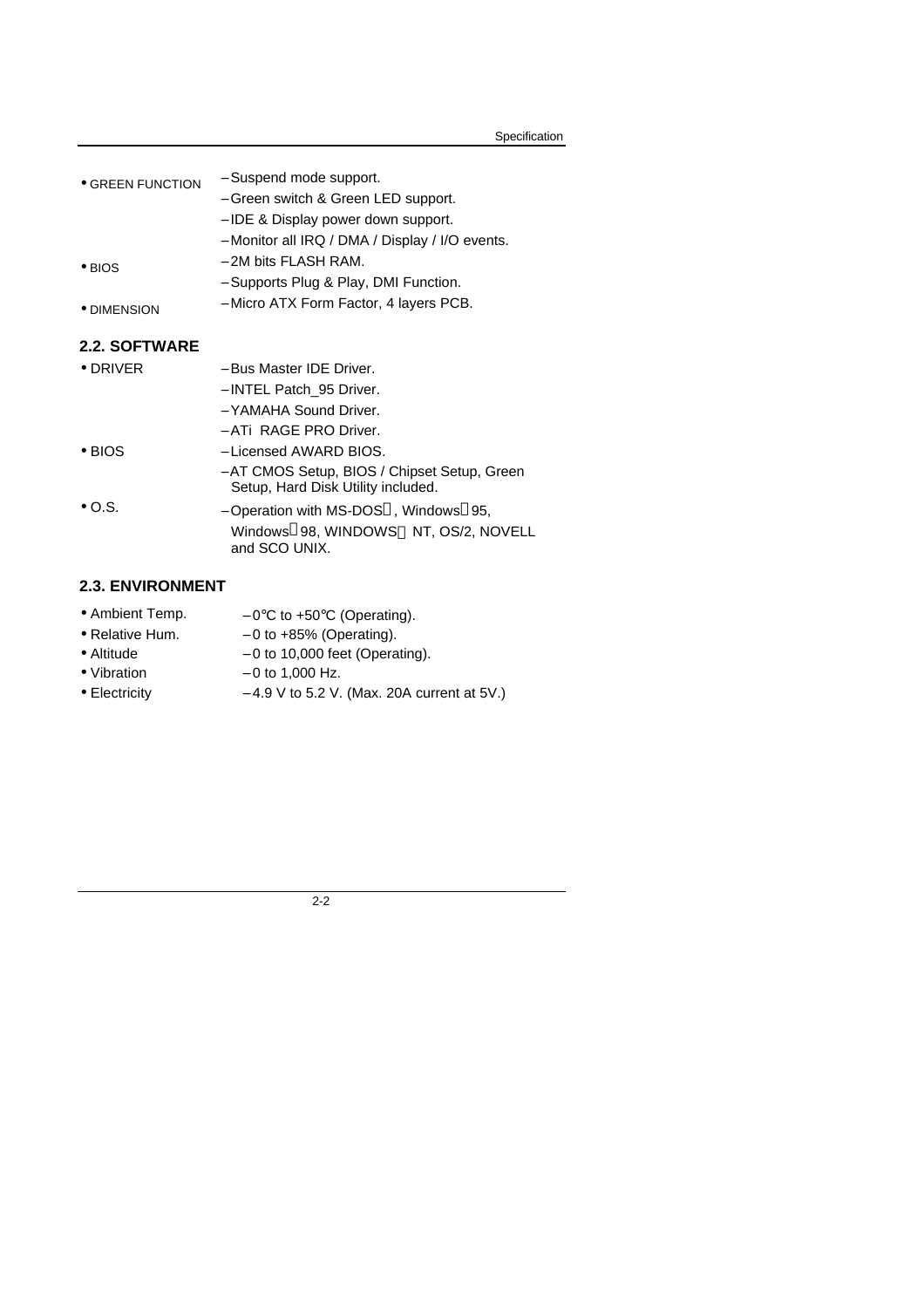# **3. HARDWARE INSTALLATION**

# **3.1. UNPACKING**

The mainboard package should contain the following:

- The **6EMMP** mainboard.
- The Retention Mechanism & Attach Mount
- USER'S MANUAL for mainboard.
- Cable set for IDE, Floppy devices and COM B (Optional).
- CDs or diskettes for Mainboard **Bound and VGA Utility.**

The mainboard contains sensitive electric components, which can be easily damaged by static electricity, so the mainboard should be left in its original packing until it is installed.

Unpacking and installation should be done on a grounded anti-static mat. The operator should be wearing an anti static wristband, grounded at the same point as the anti-static mat.

Inspect the mainboard carton for obvious damage. Shipping and handling may cause damage to your board. Be sure there are no shipping and handling damages on the board before proceeding.

After opening the mainboard carton, extract the system board and place it only on a grounded anti-static surface component side up. Again inspect the board for damage. Press down on all of the socket IC's to make sure that they are properly seated. Do this only on with the board placed on a firm flat surface.

#### **M<sup>\*</sup>DO NOT APPLY POWER TO THE BOARD IF IT HAS BEEN DAMAGED.**

# **3.2. MAINBOARD LAYOUT**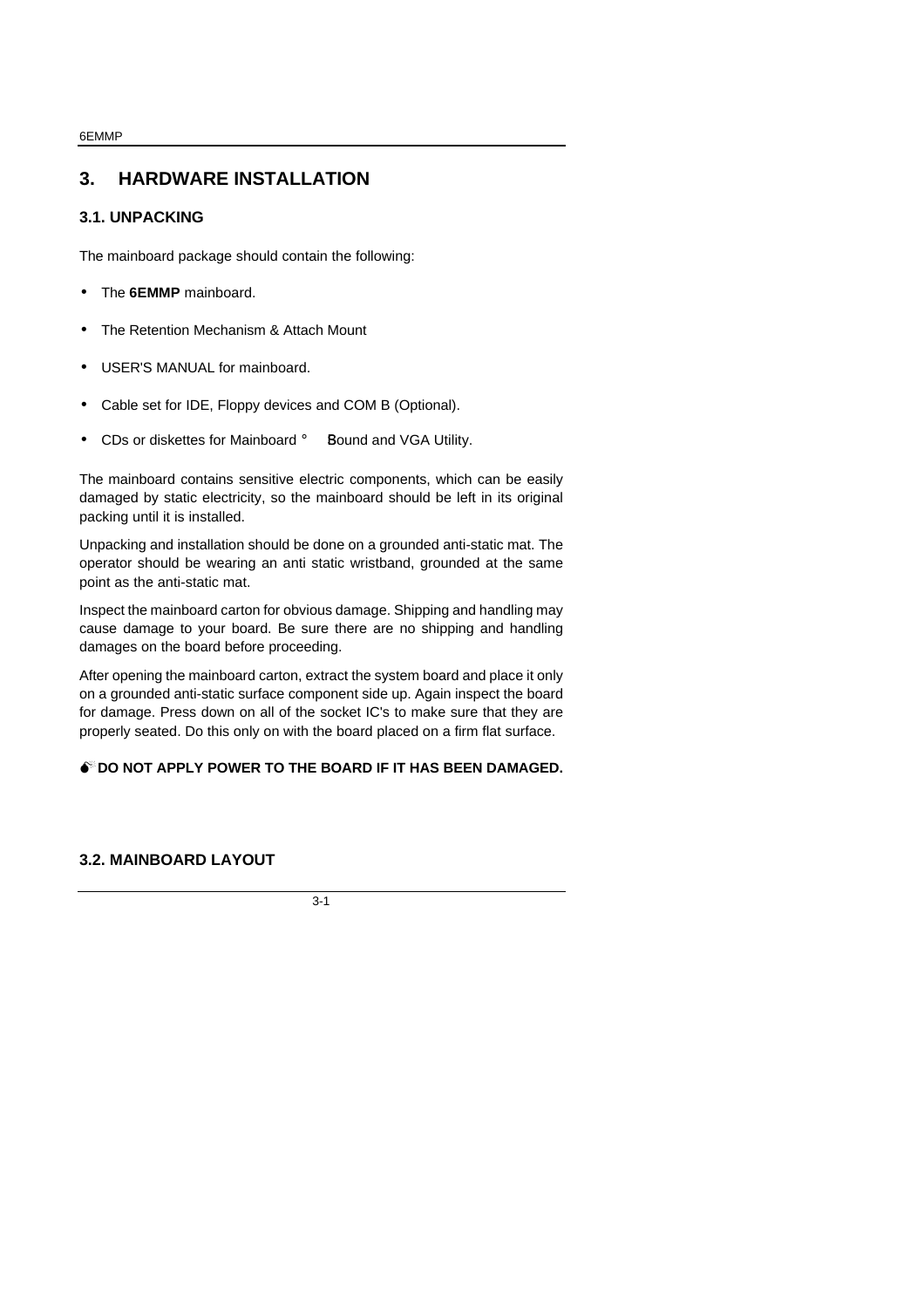Hardware Installation



# **3.3. QUICK REFERENCE FOR JUMPERS & CONNECTORS**

|                                                                                   | ♦ I/O Ports Connector                  |  |
|-----------------------------------------------------------------------------------|----------------------------------------|--|
| USB.                                                                              | USB port.                              |  |
| IDE <sub>1</sub>                                                                  | For Primary IDE port.                  |  |
| IDE <sub>2</sub>                                                                  | For Secondary IDE port.                |  |
| PS/2                                                                              | For PS/2 Keyboard / Mouse port.        |  |
| <b>FLOPPY</b>                                                                     | For Floppy port                        |  |
| <b>COMB</b>                                                                       | For Serial port2 (COM B).              |  |
| <b>COMA</b>                                                                       | For Serial port1 (COM A).              |  |
| <b>LPT</b>                                                                        | For LPT port.                          |  |
| <b>VGA</b>                                                                        | For VGA port.                          |  |
| GAME                                                                              | For GAME port.                         |  |
| <b>AUDIO</b>                                                                      | For MIC, LINE-IN, LINE-OUT port.       |  |
| J11                                                                               | For Internal Modem Ring Power ON port. |  |
|                                                                                   |                                        |  |
| $\cdots$<br>$- \cdot \cdot \cdot - \cdot -$<br>- -<br>$\sim$ $\sim$ $\sim$ $\sim$ |                                        |  |

| ♦ FAN PWR : CPU cooling FAN Power Connector |                 |
|---------------------------------------------|-----------------|
| Pin No.                                     | <b>Function</b> |
|                                             | GND.            |
|                                             | $+12V$          |
|                                             | <b>SENSE</b>    |
| JP7 : Wake on Lan                           |                 |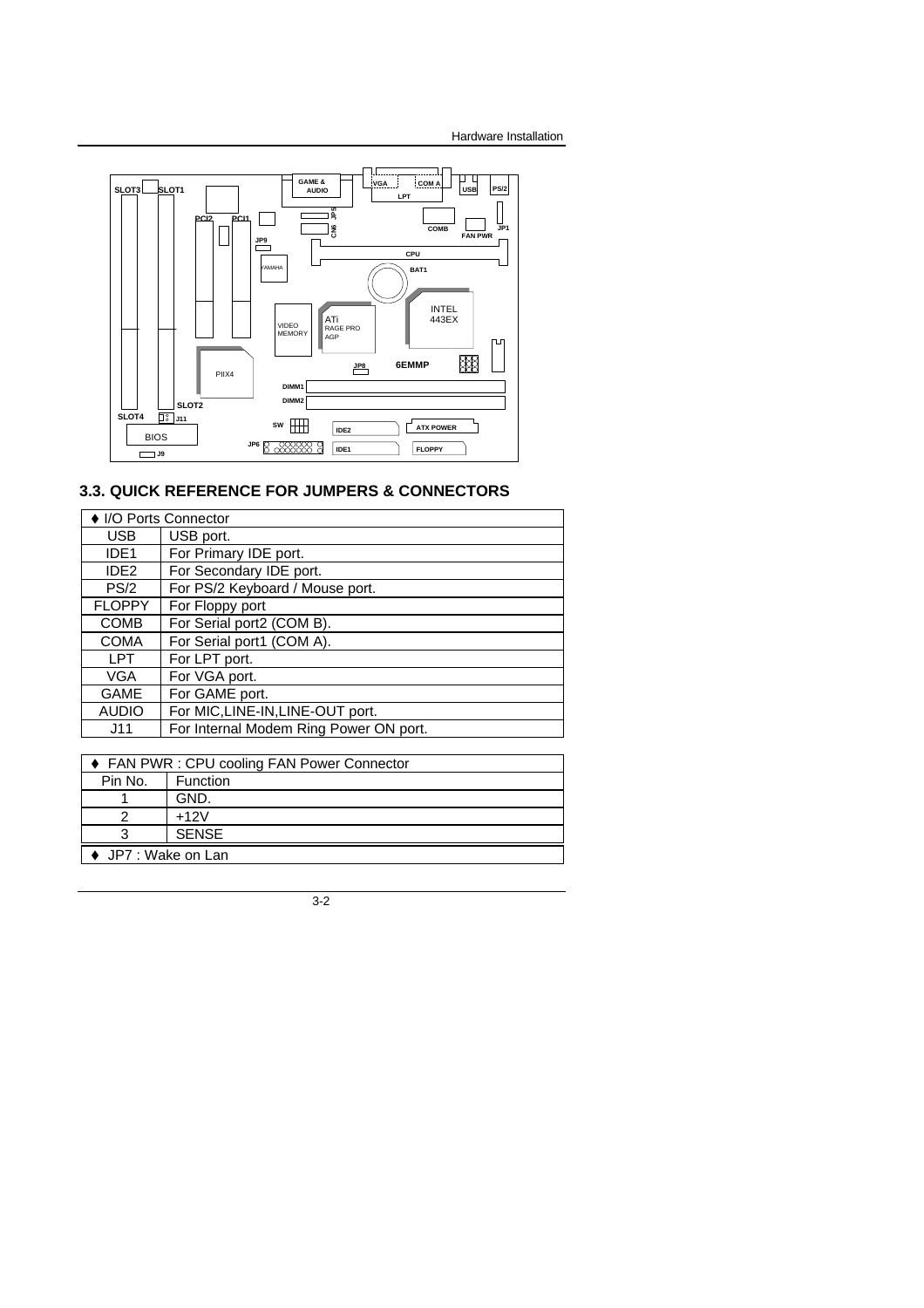| Pin No. | <b>Function</b> |
|---------|-----------------|
|         | $+5V$ SB        |
|         | <b>GND</b>      |
|         | Signal          |

| ♦ JP8 : Release Onboard VGA from occupying IRQ Resource |                          |  |
|---------------------------------------------------------|--------------------------|--|
| Pin No.                                                 | <b>Function</b>          |  |
| 1-2 Close                                               | Disable Onboard VGA INT. |  |
| 2-3 Close                                               | Enable Onboard VGA INT.  |  |

| ♦ JP9 : Onboard Sound Function Selection |                                             |  |
|------------------------------------------|---------------------------------------------|--|
| Pin No.                                  | Function                                    |  |
|                                          | 1-2 Close   Onboard Sound Function Enabled. |  |
| 2-3 Close                                | <b>Onboard Sound Function Disabled.</b>     |  |

| ♦ J9 : System After Ac Back |                 |
|-----------------------------|-----------------|
| Pin No.                     | <b>Function</b> |
| Open                        | Soft Off        |
| Close                       | Full On         |
|                             |                 |

| ♦ JP1 : Keyboard Power On Selection (Reserved) |                             |  |
|------------------------------------------------|-----------------------------|--|
| Pin No.                                        | Function                    |  |
| 1-2 Close                                      | Enabled Keyboard power on.  |  |
| 2-3 Close                                      | Disabled Keyboard power on. |  |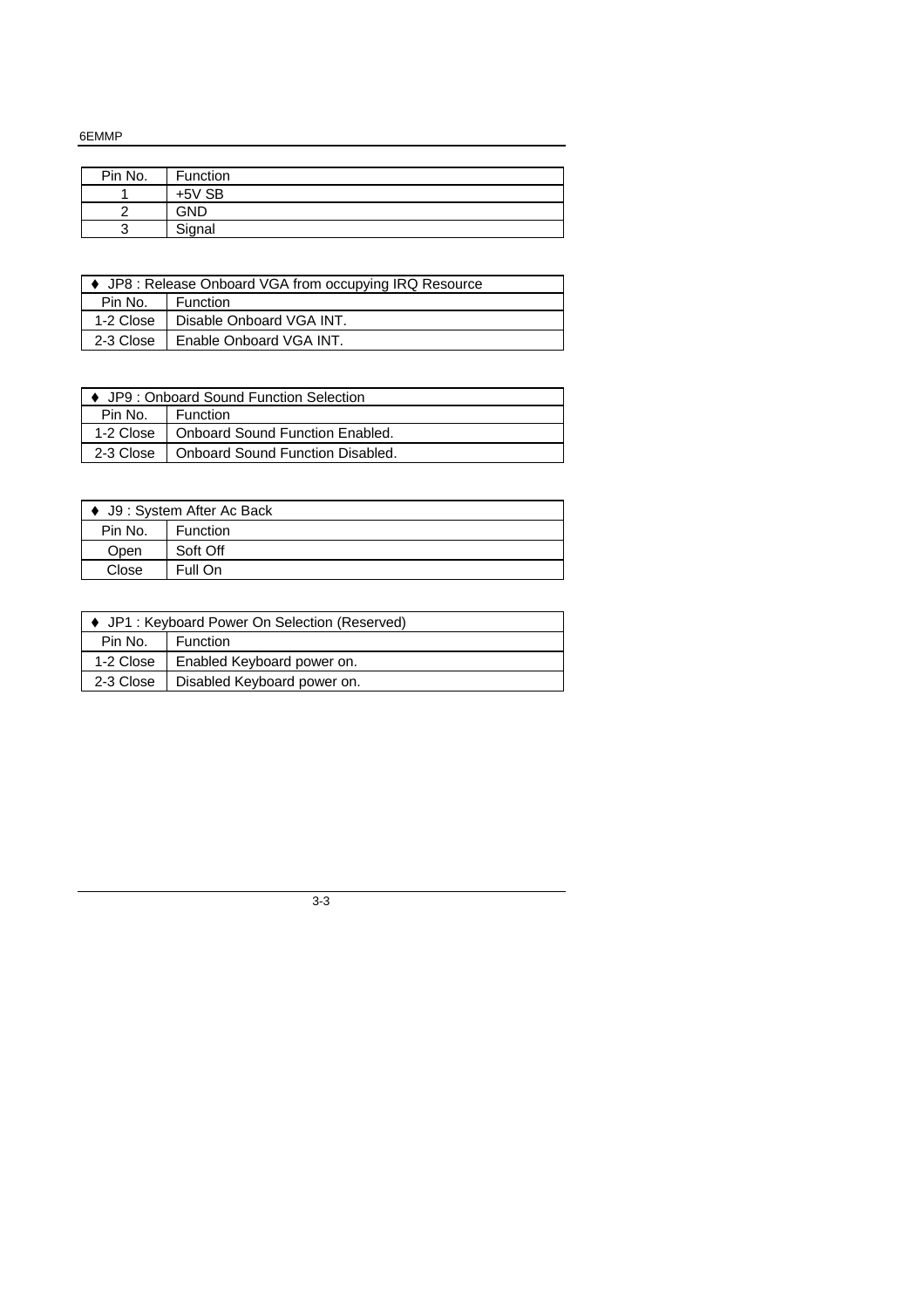## **JP5 : For 2X11 PINs Jumper**



#### **PW: Soft Power Connector**



Open: Normal Operation Short: Power On/Off

# **RES: Reset Switch**



Open: Normal Operation Short: For Hardware Reset System

## **LED: Power LED**



PIN 1 : anode  $(+)$ PIN 2 : cathode (-) PIN 3 : cathode (-)

# **SPKR: Speaker Connector**



PIN 1 : VCC PIN 2 : NC PIN 3 : NC PIN 4 : Data

# **HD: IDE Hard Disk Active LED**



PIN 1: LED anode (+) PIN 2: LED cathode (-)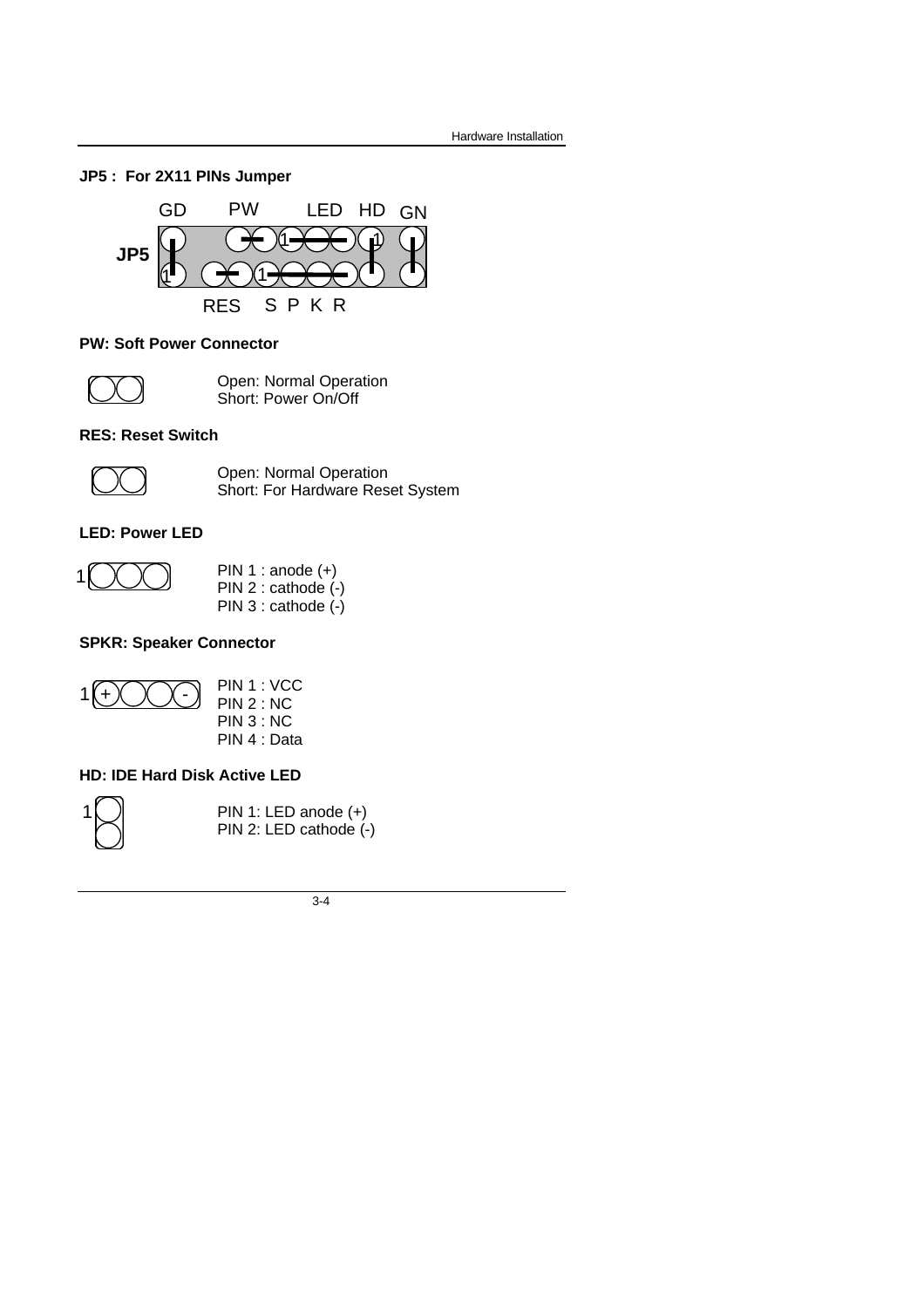# **GN: Green Function Switch**



Open : Normal operation Short : Entering Green Mode

**GD: Green LED**



PIN 1 : LED anode (+)  $\left\{\begin{matrix} \sim \end{matrix}\right\}$  PIN 2 : LED cathode (-)

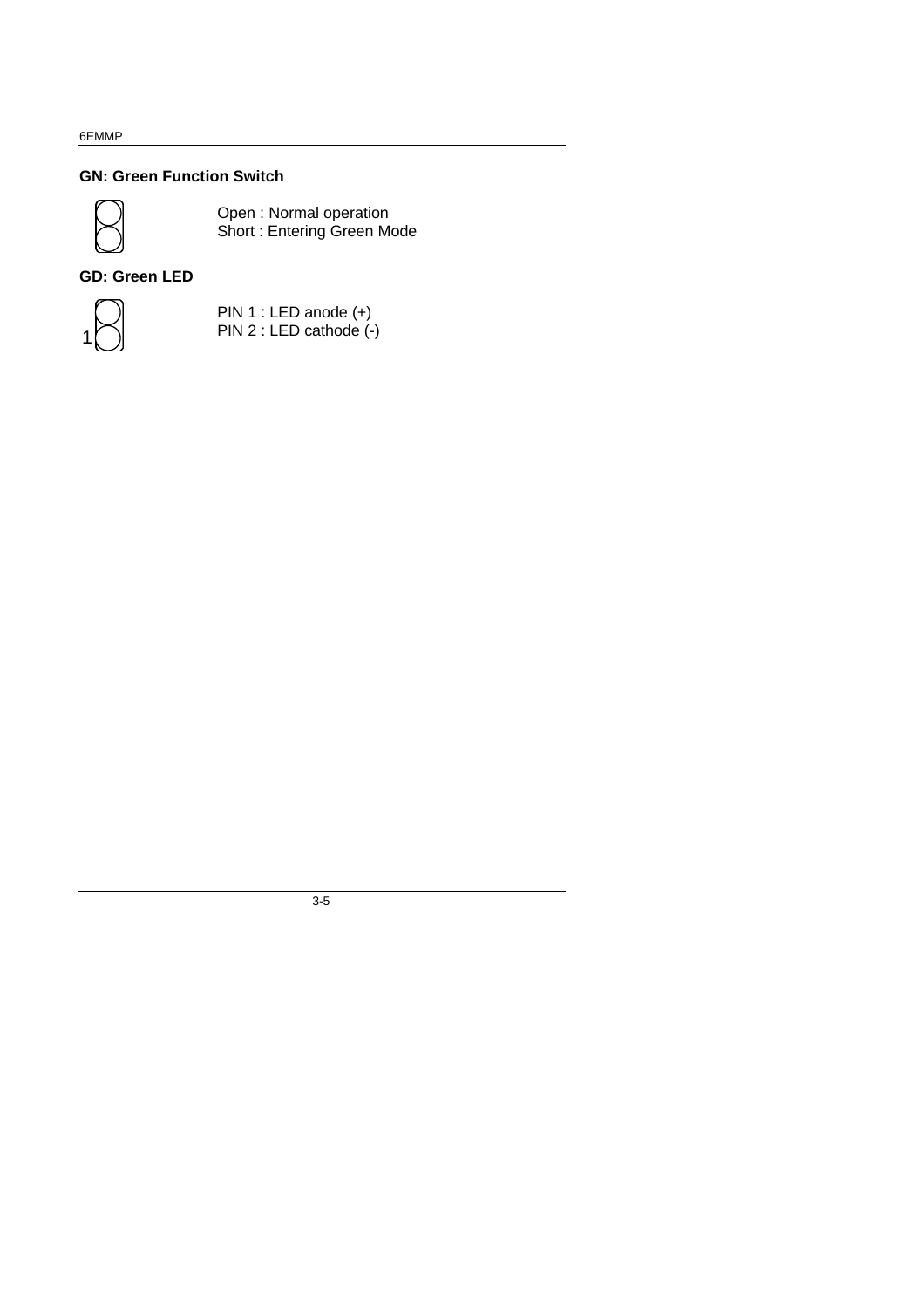## **3.4. DRAM INSTALLATION**

The mainboard can be installed with 8 / 16 / 32 / 64 / 128 / 256 MB 168 pins DIMM module DRAM, and the DRAM speed must be 50 or 60 ns for EDO & 66~100 MHz for SDRAM. The DRAM memory system on mainboard consists of bank 0 & bank 1.

Since 168 pins DIMM module is 64 bits width, using 1 PCS which can match a 64 bits system. The total memory size is 8MB ~ 256MB EDO / 256MB SDRAM. The DRAM installation position refer to Figure 3.1, and notice the Pin 1 of DIMM module must match with the Pin 1 of DIMM socket. Insert the DRAM DIMM module into the DIMM socket at Vertical angle. If there is a wrong direction of Pin 1, the DRAM DIMM module couldn't be inserted into socket completely.

## **3.5. CPU SPEED SETUP**

The default system bus speed is 66.6MHz. The user can change the DIP SWITCH **(SW)** selection to set up the CPU speed for 233 - 366MHz processor. The CPU speed must match with the frequency RATIO. It will cause system hanging up if the frequency RATIO is higher than CPU's.

| DIP SWITCH (SW) |                |            |                         | FREQ. | EXT.CLK.   | INT.CLK.   |                                                      |
|-----------------|----------------|------------|-------------------------|-------|------------|------------|------------------------------------------------------|
| 1               | $\mathfrak{p}$ | 3          | $\overline{\mathbf{4}}$ | RATIO | <b>MHz</b> | <b>MHz</b> | CPU Type                                             |
| OFF             | OFF            | ON         | ON                      | 3.5   | 66         | 233        | Pentium <sup>®</sup> II 233 MHz<br>(Celeron 233 MHz) |
| ON              | ON             | OFF        | ON                      | 4     | 66         | 266        | Pentium® II 266 MHz<br>(Celeron 266 MHz)             |
| <b>OFF</b>      | ON             | <b>OFF</b> | ON                      | 4.5   | 66         | 300        | Pentium® II 300 MHz<br>(Celeron 300/300A MHz)        |
| ON              | OFF            | OFF        | ON                      | 5     | 66         | 333        | Pentium <sup>®</sup> II 333 MHz<br>(Celeron 333 MHz) |
| OFF             | OFF            | OFF        | ON                      | 5.5   | 66         | 366        | Pentium® II 366 MHz<br>(Celeron 366 MHz)             |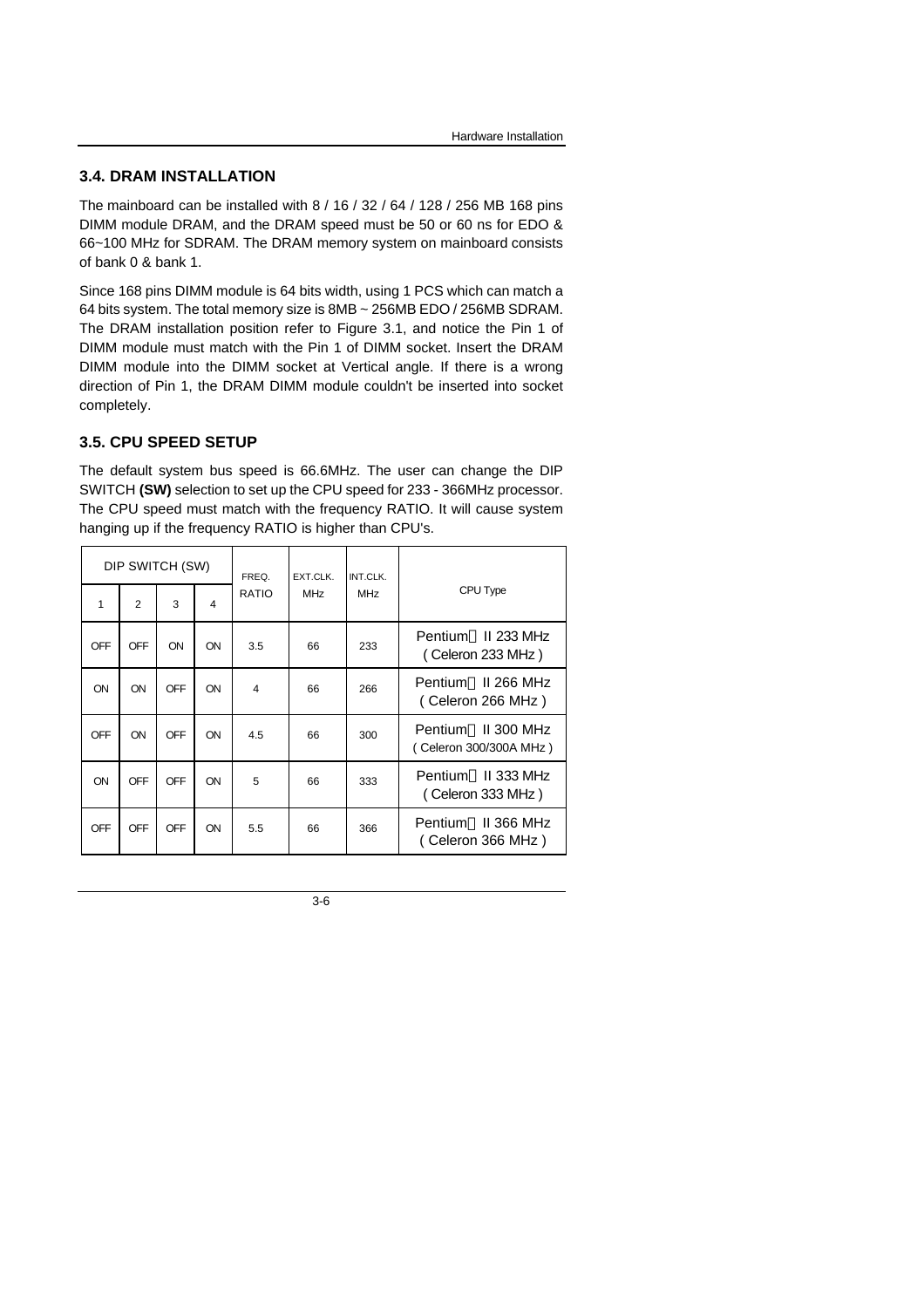| Main Clock    | JP2     | פסי     | ID 4    |
|---------------|---------|---------|---------|
| <b>66 MHz</b> | $1 - 2$ | $1 - 2$ | $1 - 2$ |
| <b>75 MHz</b> | $1 - 2$ | $2 - 3$ | $1 - 2$ |
| <b>83 MHz</b> | $2 - 3$ | $2 - 3$ | $2 - 3$ |

- **M The CPU is a sensitive electric component and it can be easily damaged by static electricity, so users must keep it away from metal surface when the CPU is installed onto mainboard.**
- **´Note: We don't recommend you to setup your system speed to 75 or 83 MHz because these frequencies are not the standard specifications for CPU, Chipset and most of the peripherals. Whether your system can run under 75 or 83MHz properly will depend on your hardware configurations: CPU, SDRAM, Cards, etc.**

# **3.6. CMOS RTC & ISA CFG CMOS SRAM**

The mainboard contains RTC & CMOS SRAM on board. They have a power supply from external battery to keep the DATA inviolate & effective. The RTC is a REAL-TIME CLOCK device, which provides the DATE & TIME to system. The CMOS SRAM is used for keeping the information of system configuration, so the system can automatically boot OS every time. Since the lifetime of internal battery is 5 years, the user can change a new Battery to replace old one when it has consumed.

#### **3.7. SPEAKER CONNECTOR INSTALLATION**

There is a speaker in AT system for sound purpose. The 4 - Pins connector **SPKR** is used to connect speaker.

#### **3.8. HARDWARE RESET SWITCH CONNECTOR INSTALLATION**

The RESET switch on panel provides users with HARDWARE RESET function. The system will do a cold start after the RESET switch is press and released by user. The RESET switch is a 2 PINS connector and should be installed to **RES** on mainboard.

### **3.9. POWER LED CONNECTOR INSTALLATION**

System has power LED lamp on the panel of case. The power LED will light on off or flash to indicate which step on the system. The connector should be connected to **LED** of mainboard in correct direction.

3-7

6EMMP